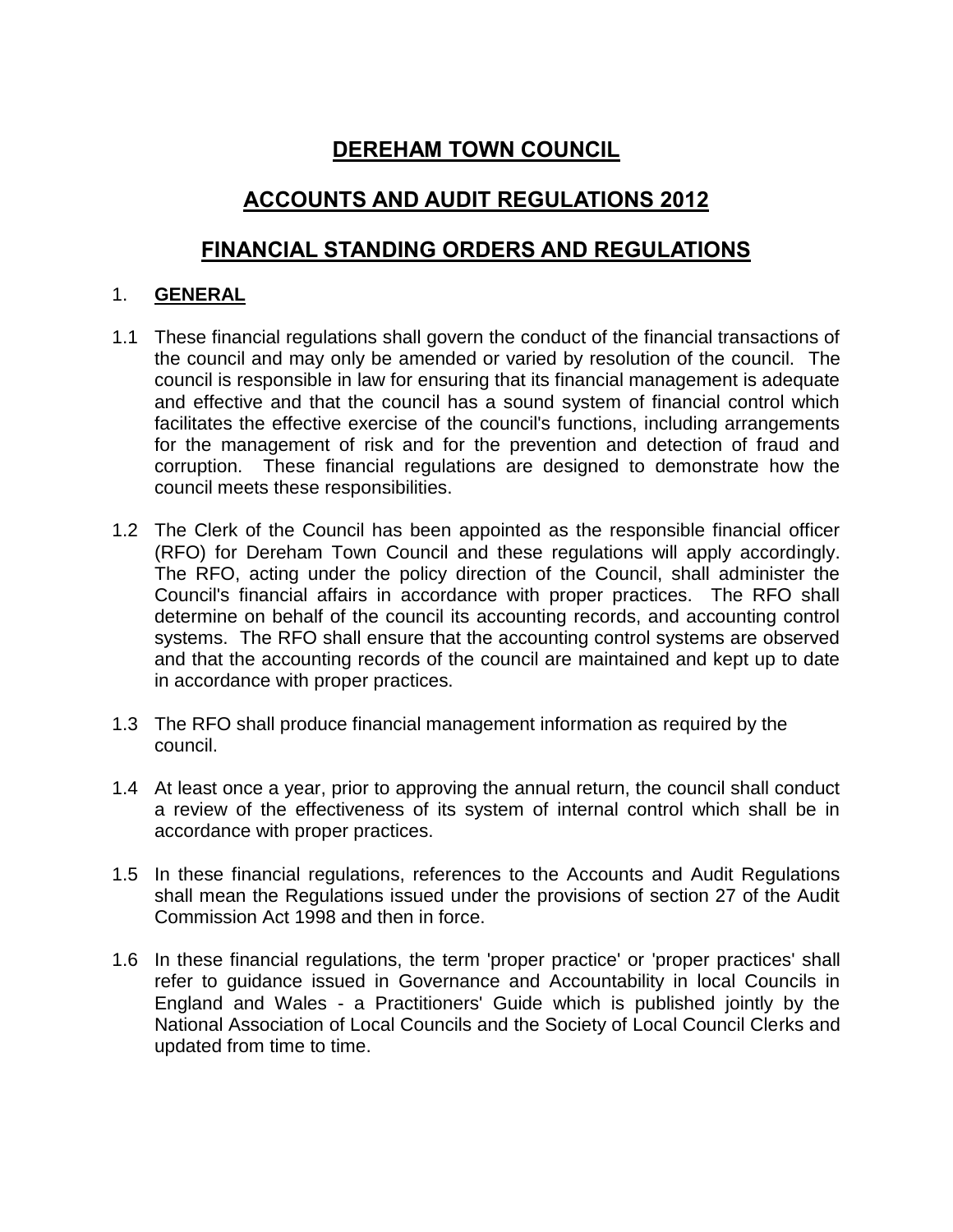## 2. **ANNUAL ESTIMATES (BUDGET)**

- 2.1 The council and its committees shall formulate proposals in respect of revenue services and capital projects, including the use of reserves and sources of funding for the following financial year not later than the end of November each year.
- 2.2 Detailed estimates of all receipts and payments including the use of reserves and all sources of funding for the year shall be prepared each year by the RFO in the form of a budget to be considered by council.
- 2.3 The council shall review the budget not later than the end of January each year and shall fix the Precept to be levied for the ensuing financial year. The RFO shall issue the precept to the billing authority and shall supply each member with a copy of the approved budget.
- 2.4 The annual budgets shall form the basis of the financial control for the ensuing year.
- 2.5 The Council shall consider the need for and shall have regard to a three year forecast of revenue and capital receipts and payments which may be prepared at the same time as the annual budget.

## 3. **BUDGETARY CONTROL**

- 3.1 Expenditure on the approved revenue account may be incurred up to the amounts included in the approved budget of the council.
- 3.2 No expenditure may be incurred which cannot be met from the amount provided in the appropriate service revenue budget unless a virement has been approved by the council. During the budget year and with the approval of council having considered fully the implications for public services, unspent and available amounts may be moved to other budget headings or to an earmarked reserve as appropriate.
- 3.3 The RFO shall regularly provide the council with a statement of receipts and payments to date under each head of the revenue and capital budgets, comparing actual receipt and payments against that planned as shown in the budget. These statements are to be prepared at least at the end of each financial quarter.
- 3.4 The Clerk of the Council may incur expenditure on behalf of the council which is necessary to carry out any repair, replacement or other work which is of such urgency that it must be done at once, whether or not there is any budgetary provision for the expenditure, subject to a limit of £2,000. The Clerk to have authority to incur expenditure of between £2,000 and £5,000 in consultation with the Chairman of Finance (or any member of the Finance Committee if the Chairman is unavailable) and Mayor (or any other Councillor if the Mayor is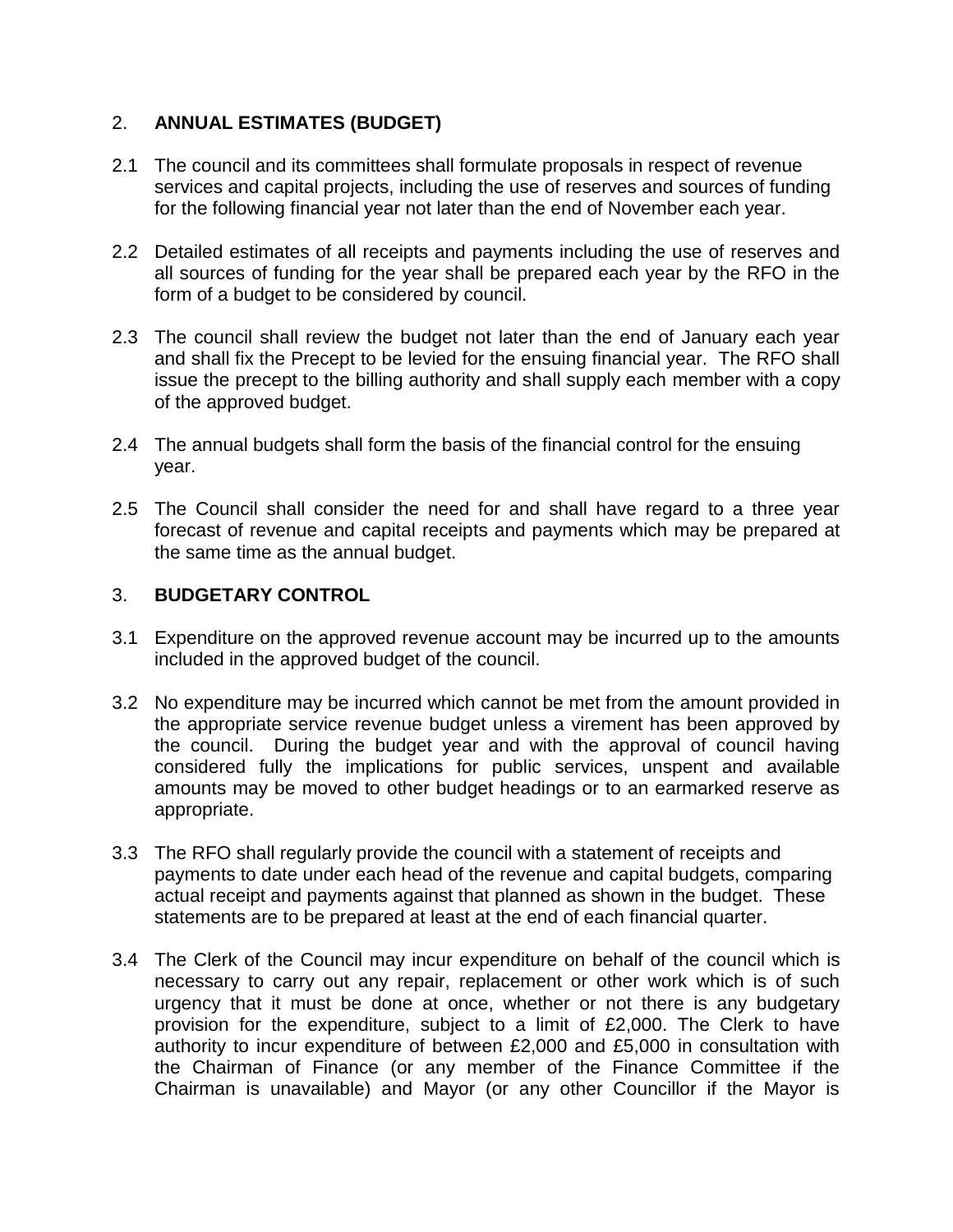unavailable). The Clerk of the Council shall report the action to the council as soon as practicable thereafter.

- 3.5 Where expenditure is incurred in accordance with regulation 3.4 above and the sum required cannot be met from savings made elsewhere within the approved service revenue budget, it shall be funded from the council's general reserves.
- 3.6 Unspent provisions in the revenue budget shall not be carried forward to a subsequent year unless by resolution of the council.
- 3.7 No expenditure shall be incurred in relation to any capital project and no contract entered into or tender accepted involving capital expenditure unless the council is satisfied that it is contained in the rolling capital programme and that the necessary capital funds are available, or the requisite borrowing approval has been obtained.
- 3.8 All capital works shall be administered in accordance with the council's standing orders and financial regulations relating to contracts.

#### 4. **ACCOUNTING AND AUDIT**

- 4.1 All accounting procedures and financial records of the council shall be determined by the RFO as required by the Accounts and Audit Regulations 2003 (and subsequent amendments).
- 4.2 The RFO shall be responsible for completing the annual accounts of the council as soon as practicable after the end of the financial year and shall submit them to and report thereon to the council before the end of June in that year.
- 4.3 The following principles shall be observed in connection with the separation of accounting duties:

a. The duty of providing financial information to the council and checking the recording of sums due to or from the council shall be separated, as far as practicably possible, from the duty of invoicing and banking such sum.

b. The RFO or such other designated officer charged with the duty of examining and checking the accounts of cash transactions shall not, as far as practicably possible, be engaged in any of those transactions.

4.4 The RFO shall be responsible for maintaining an effective system of internal audit of the Council's accounting, financial and other operations in accordance with Regulation 6 of the Accounts and Audit Regulations 2003 (and subsequent amendments). Any officer or member of the Council shall, if the RFO or Internal Auditor requires, make available such documents of the Council which relate to their accounting and other records as appear to the RFO or Internal Auditor to be necessary for the purpose of the audit and shall supply the RFO with such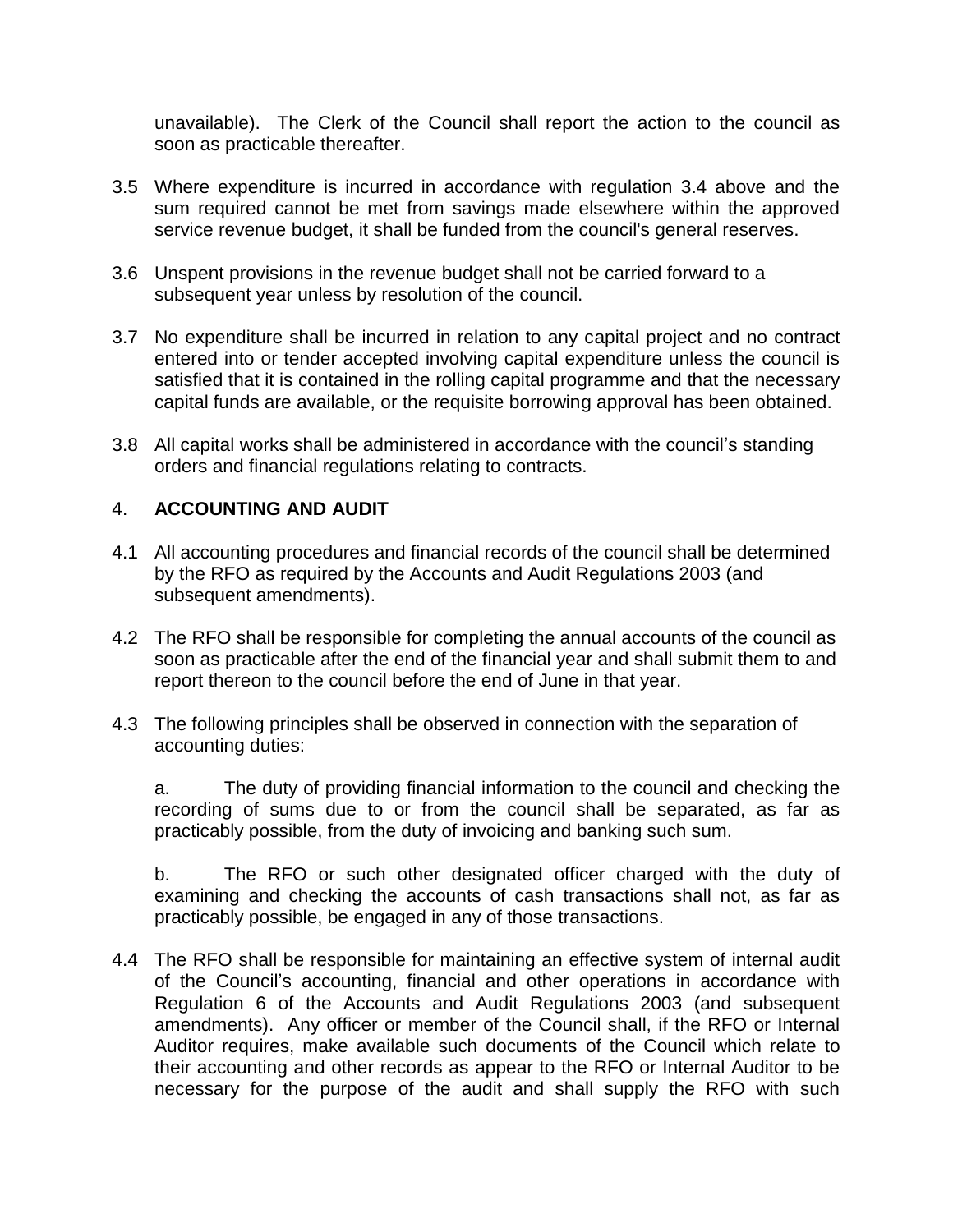information and explanation as the RFO or Internal Auditor considers necessary for that purpose.

- 4.5 The RFO shall be responsible for completing the accounts of the council contained in the Annual Return (as supplied by the Auditor appointed from time to time by the Audit Commission) and for submitting the Annual Return for approval and authorisation by the council within the timescales set by the Accounts and Audit Regulations.
- 4.6 The Internal Auditor shall be appointed by and shall carry out the work required by the council in accordance with proper practices. The Internal Auditor, who shall be competent and independent of the operations of the Council, shall report to Council, in writing, or in person on a regular basis with a minimum of one annual written report in respect of each financial year. In order to demonstrate objectivity and independence, the Internal Auditor shall be free from any conflicts of interest and have no involvement in the financial decision making, management or control of the council.
- 4.7 The RFO shall make arrangements for the opportunity for inspection of the accounts, books and vouchers and for the display or publication of any Notices and statements of account required by Audit Commission Act 1998 and the Account and Audit Regulations.
- 4.8 The RFO shall, as soon as practicable, bring to the attention of all councillors any correspondence or report from the Internal or External Auditor, unless the correspondence is of a purely administrative matter.

#### 5. **BANKING ARRANGEMENTS AND CHEQUES**

- 5.1 The council's banking arrangements shall be made by the RFO and approved by the council. The banking arrangements shall be reviewed regularly for efficiency.
- 5.2 A schedule of the payment of money shall be prepared by the RFO and together with the relevant invoices, presented to the council. If the schedule is in order it shall be authorised by a resolution of the council and signed by the Mayor or Deputy Mayor or in their absence, any one or two such other members authorised by the council to sign and the Clerk of the Council.
- 5.3 Cheques drawn on the council's bank account corresponding with the value of invoices listed in the schedule referred to in the previous paragraph shall be signed by two members of the Council.
- 5.4 To indicate agreement of the details shown on the cheque or order for payment with the counterfoil and the invoice or similar documentation to be paid, the signatories shall each sign the cheque, counterfoil and invoice or similar documentation.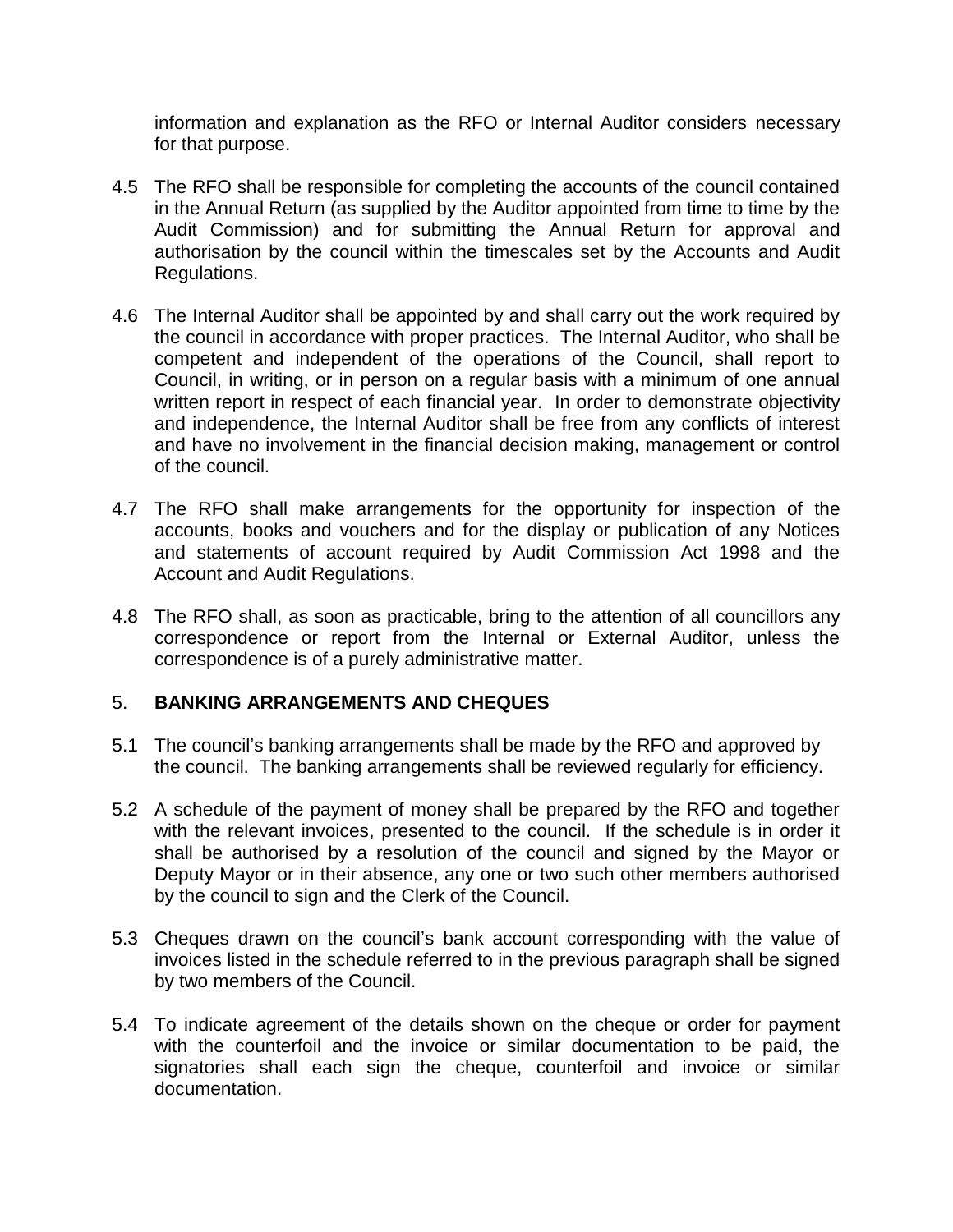## 6 **PAYMENT OF ACCOUNTS**

6.1 Apart from petty cash payments and charge card payments, all payments shall be effected by cheque or other order drawn on the council's bankers.

## **WITH REGARD TO ALL CHARGE CARD PAYMENTS**

- The Clerk is the only authorised user of any charge card
- The monthly expenditure limit will be £2,500
- All other financial regulations regarding expenditure will apply to expenditure on the charge card
- The account will be reconciled each month against invoices and/or receipts

The monthly statement for the charge card be attached to the list of accounts to be paid

- 6.2 All invoices for payment shall be examined, verified and certified by the officer issuing the order. Before certifying an invoice the appropriate officer shall be satisfied that the work, goods or services to which the invoice relates has been received, carried out, examined and approved.
- 6.3 Duly certified invoices shall be passed to the Administrative Officer or other designated Officer of the council who shall examine them in relation to arithmetical accuracy and authorisation, and shall code them to the appropriate expenditure head. All possible steps shall be taken to settle all invoices submitted and which are in order, within 30 days of their receipt.
- 6.4 When the RFO is satisfied that invoices are in order, they shall be passed for payment.
- 6.5 All duly certified invoices, which have been passed for payment by the RFO, will then be entered on the schedule referred to in 5.2 above.
- 6.6 The RFO may provide petty cash to officers for the purpose of defraying specific operational and other expenses.

(a) The RFO shall maintain a petty cash account together with a cash float to a limit approved by the council for the purpose of defraying operational and other expenses. Vouchers for payments made from petty cash shall be kept to substantiate the payment.

(b) Income received must not be paid into the petty cash float but must be separately banked, as provided elsewhere in these regulations.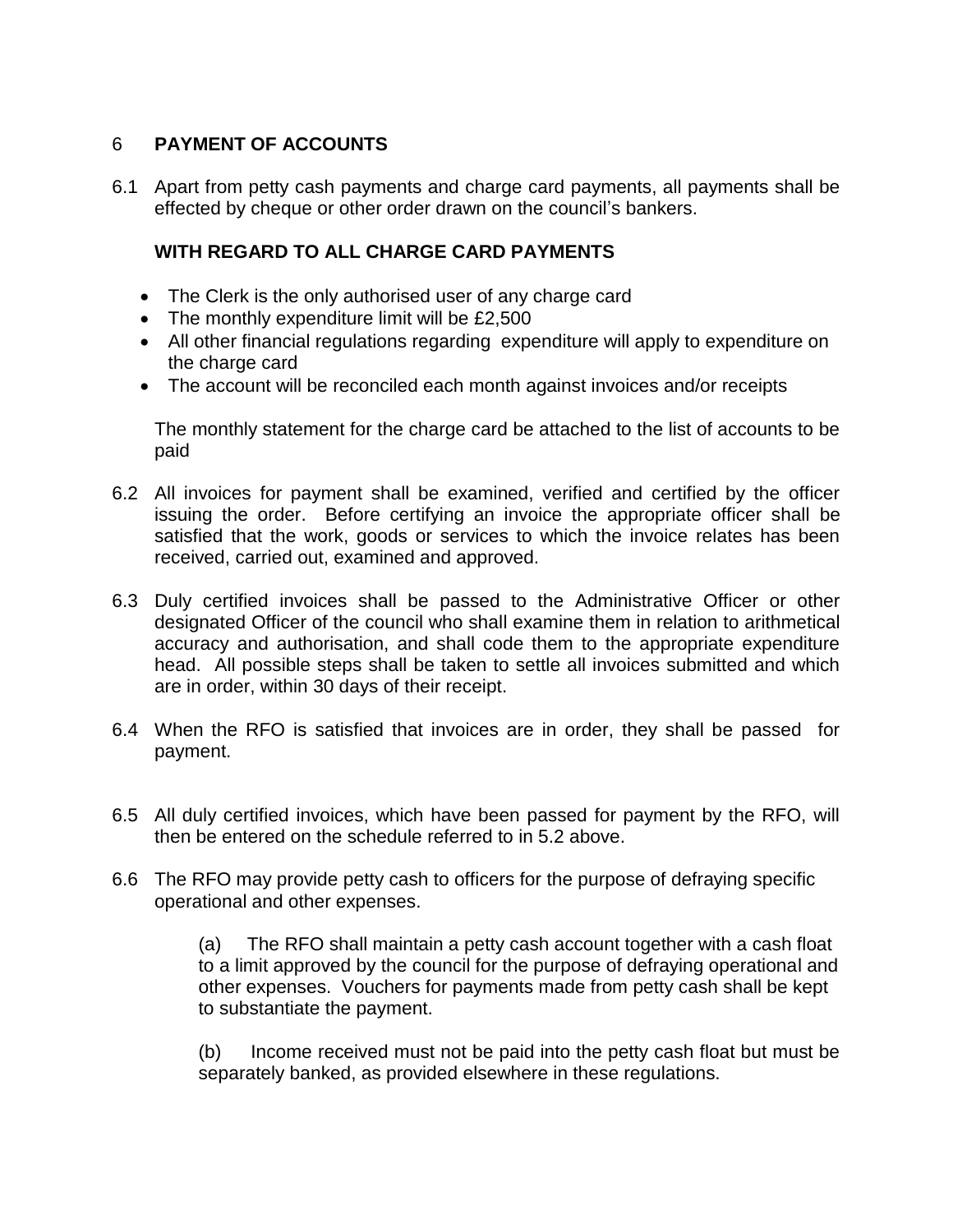(c) Payments to maintain and reimburse the petty cash float to the limit agreed by the F&R Committee shall be shown separately on the schedule for the payment of money presented to the Council. In addition the RFO will submit a detailed schedule of all petty cash payments to the council for the half yearly periods ended 30th September and 31st March within two months of the end of each half-yearly period.

- 6.7 If a payment is necessary to avoid a charge of interest under the Late Payment of Commercial Debts (Interest) Act 1998 and the due date for payment is before the next scheduled meeting of the Council, where the Clerk certifies there is no dispute etc. he/she shall pass them for payment.
- 6.8 The RFO shall have delegated powers to pay regular utilities invoices if payment is due before the next scheduled meeting of the Council, provided that a list of such payments shall be submitted to the next appropriate meeting of the Council.

#### 7. **PAYMENT OF WAGES AND SALARIES**

- 7.1 The payment of all salaries shall be made by the RFO from the wages and salaries account in accordance with the payroll records.
- 7.2 All time sheets shall be certified as to accuracy by or on behalf of the Clerk of the Council.
- 7.3 The wages account shall not be overdrawn at the bank. Transfers to fund it shall be made from the council's general account and shall be shown separately on the schedule of the payment of money presented to the Council (under 5.2 above)
- 7.4 The payment of all wages and salaries and such other employers costs, payments and contributions in accordance with the payroll records shall, when ever practical and cost effective, be made by electronic transfer funds from the wages and salaries account.
- 7.5 Cheques drawn on the wages and petty cash account shall be signed by two Councillors.

#### 8. **LOANS AND INVESTMENTS**

- 8.1 All loans and investments shall be negotiated by the RFO in the name of the council, and shall be for a set period of time in accordance with Council policy. Changes to loans and investments shall be reported to the council at the earliest opportunity.
- 8.2 All investments of the money under the control of the Council shall be in the name of the Council. The council's investment policy shall be in accordance with the Local Government Act 2003 and such guidance as may, from time to time, be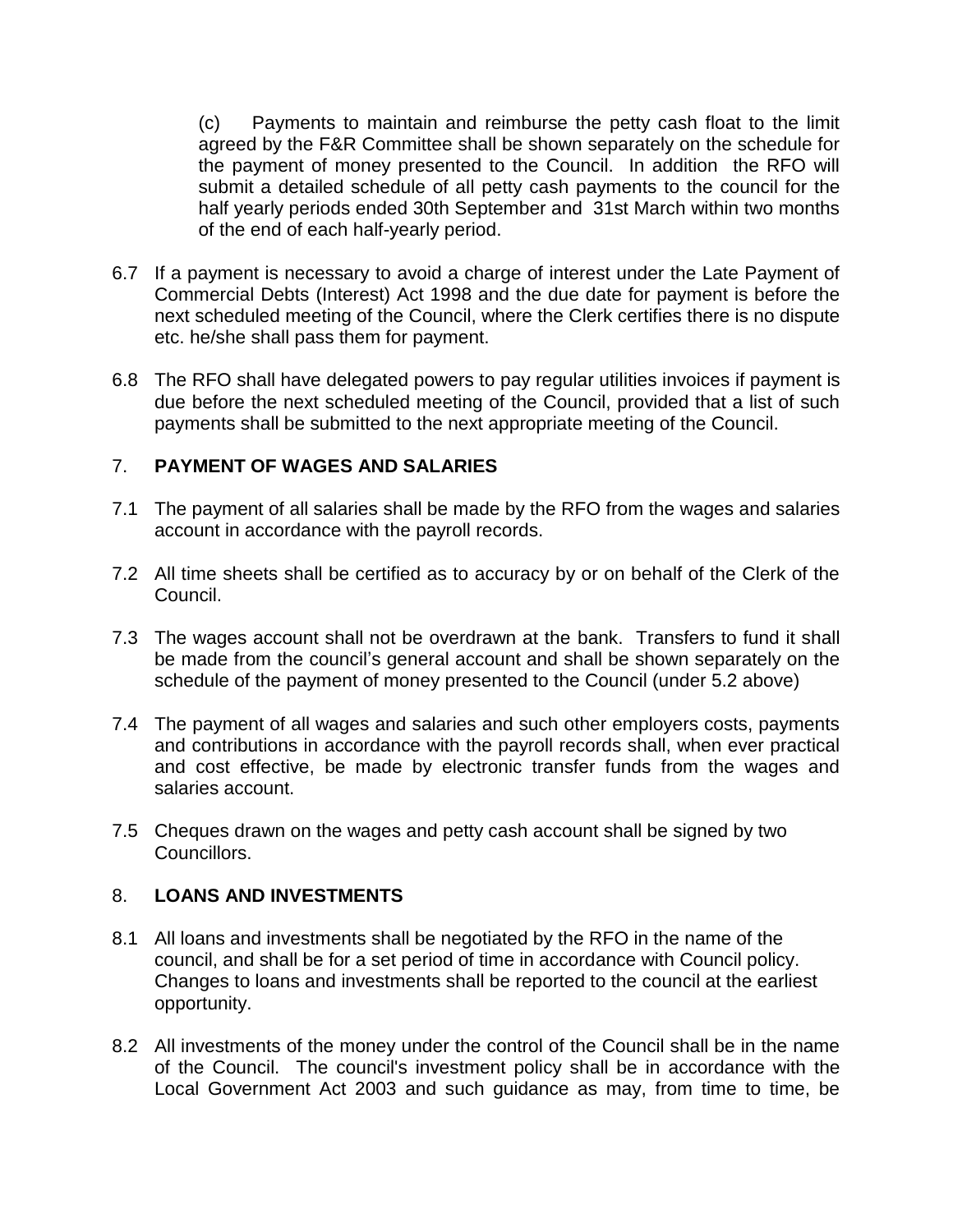issued by the Audit Commission and shall be kept under regular review by the RFO reporting annually to the Council.

8.3 All borrowings shall be effected in the name of the Council, after obtaining the necessary borrowing approval. Any application for borrowing approval shall be approved by the Council as to terms and purpose. Unless otherwise specified by the council on the advice of the RFO all borrowing for which borrowing approval is necessary shall be effected through and with the Public Works Loan Board.

#### 9. **INCOME**

- 9.1 The collection of all sums due to the council shall be the responsibility of and under the supervision of the RFO.
- 9.2 Particulars of all charges to be made for work done, services rendered or goods supplied shall be agreed annually by the Council, notified to the RFO and the RFO shall be ultimately responsible for the collection of all accounts due to the council.
- 9.3 The Council will review all fees and charges annually following a report of the Clerk of the Council.
- 9.4 Any sums found to be irrecoverable and any bad debts shall be reported to the Council and shall be written off in the year.
- 9.5 All sums received on behalf of the council shall be banked intact as directed by the RFO. In all cases, all receipts shall be deposited with the Council's bankers with such frequency as the RFO considers necessary.
- 9.6 A reference to the related debt, or otherwise, indicating the origin of each cheque, shall be either entered on the paying-in slip or otherwise separately identified.
- 9.7 Every transfer of official money from one member of staff to another shall be signed for by the receiving officer.
- 9.8 Personal cheques shall not be cashed out of money held on behalf of the Council.
- 9.9 Where any significant sums of cash greater than £250 are regularly received by the Council, the RFO shall take such steps as are agreed by the Council to ensure that more than one person is present when the cash is counted in the first instance, that there is a reconciliation of some form of control such as ticket issues, and that appropriate care is taken in the security and safety of the individuals banking such cash.

#### 10. **ORDERS FOR WORK, GOODS AND SERVICES**

10.1 Wherever practicable and necessary in the opinion of the RFO, an official order or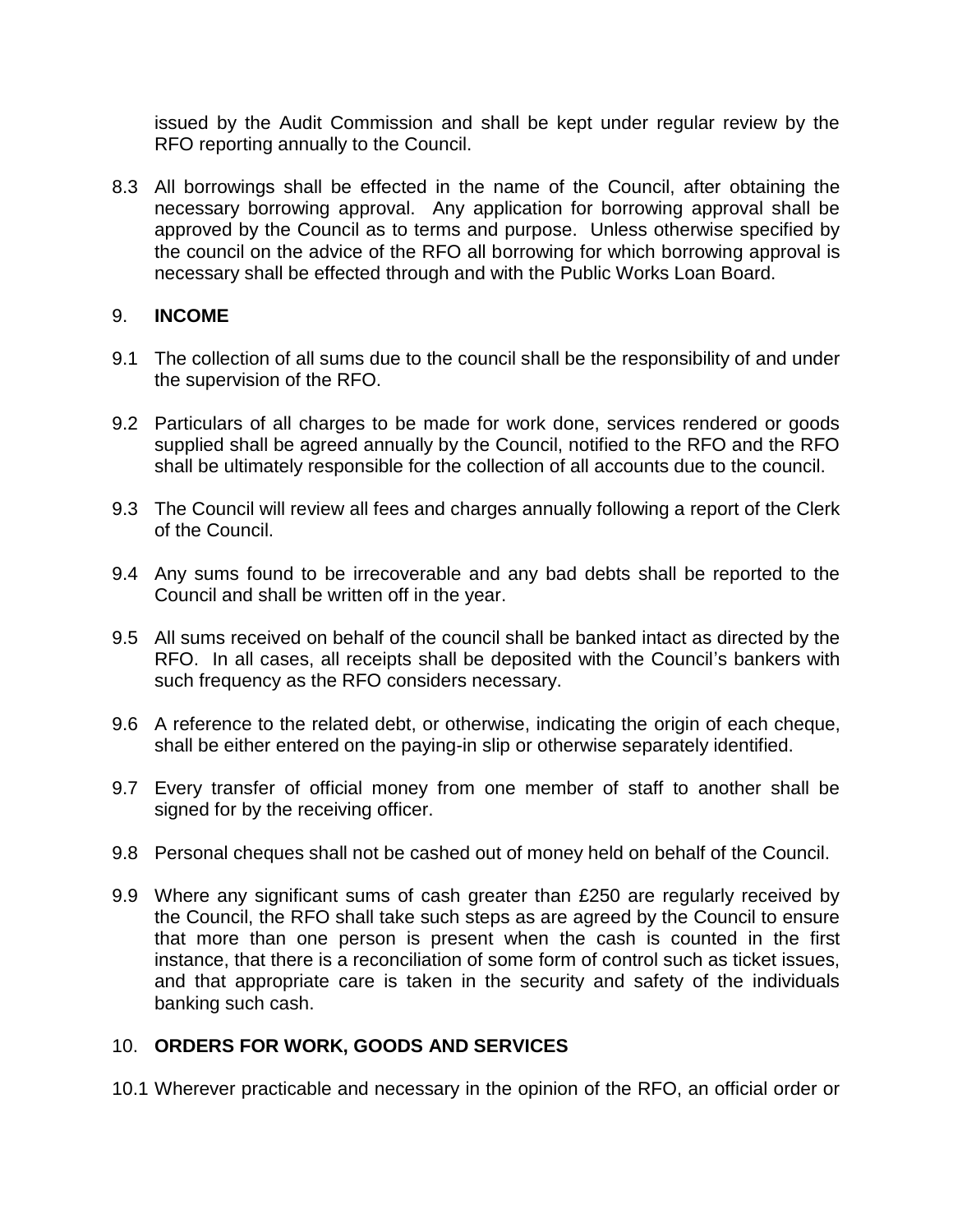letter shall be issued for all work, goods and services unless a formal contract is to be prepared or an official order would be inappropriate eg. petty cash purchases.

- 10.2 Order books shall be controlled by the RFO.
- 10.3 All officers are responsible for obtaining value for money at all times. An officer issuing an official order is to ensure as far as reasonable and practicable that the best available terms are obtained in respect of each transaction.
- 10.4 The RFO shall verify the lawful nature of any proposed purchase before the issue of any order

#### 11. **CONTRACTS**

- 11.1 Procedures as to contracts are laid down in the Council's standing orders as follows:
	- (a) Every contract whether made by the Council or by a committee to which the power of making contracts has been delegated shall comply with these standing orders, and no exception from any of the following provisions of these standing orders shall be made otherwise than by direction of the Council or in an emergency by such a committee as aforesaid provided that these standing orders shall not apply to contracts which relate to items (i) to (vi) below:
		- (i) for the supply of gas, electricity, water, sewerage, waste collection and telephone services.
		- (ii) for specialist services such as are provided by solicitors, accountants, surveyors and planning consultants.
		- (iii) for work to be executed or goods or materials to be supplied which consist of repairs to or parts for existing machinery or equipment or plant.
		- (iv) for work to be executed or goods or materials to be supplied which constitute an extension of an existing contract by the council.
		- (v) for goods or materials proposed to be purchased which are proprietary articles and/or which are sold at a fixed price.
	- (b) Where it is intended to enter into a contract:
		- (i) exceeding £75000 in value for the supply of goods or materials or for the execution of works or specialist services other than such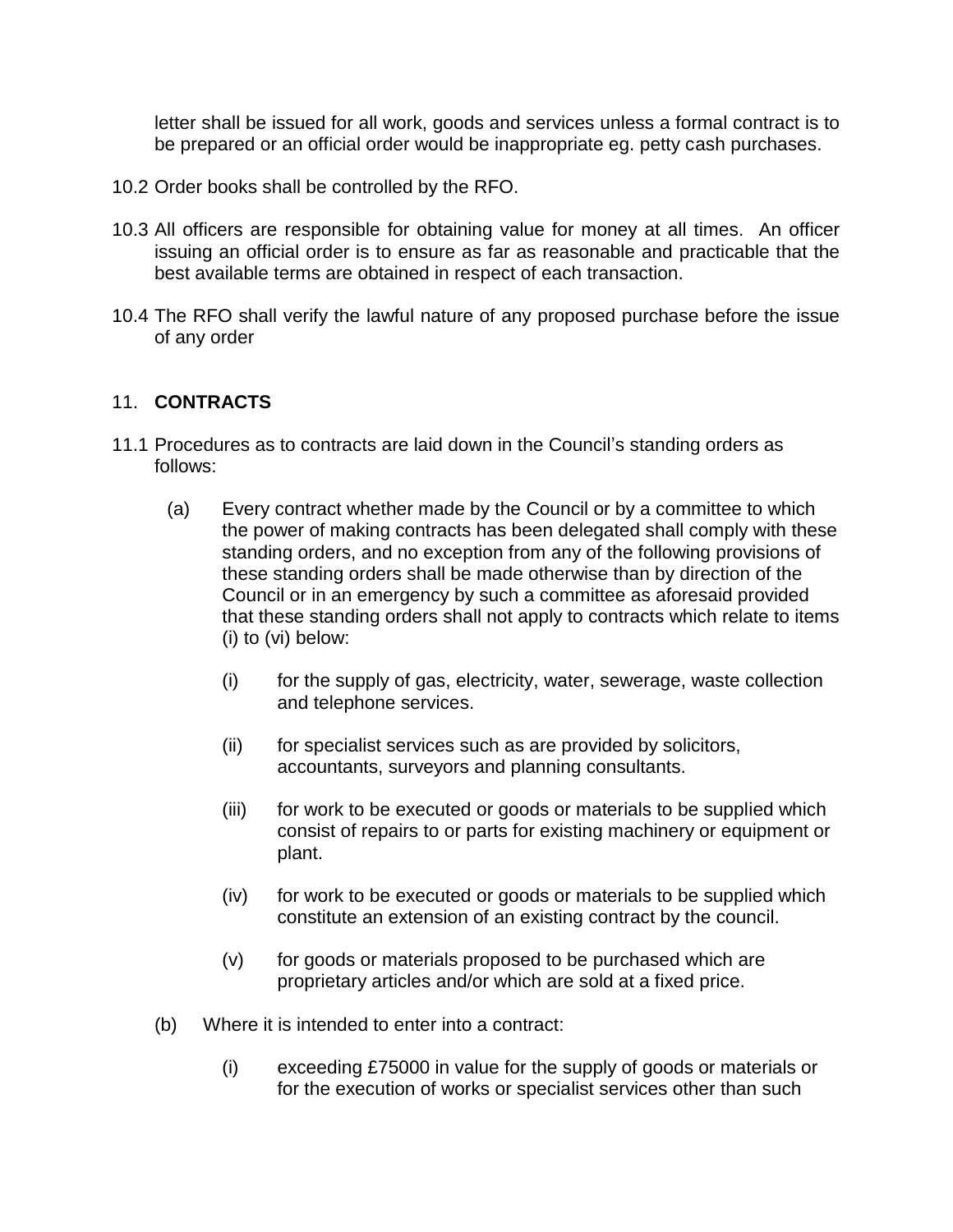goods, materials, works, or specialist services as are excepted as set out in paragraph (a) the Clerk of the Council shall invite tenders from at least three firms to be taken from the appropriate approved list held either by the Council or any agent or advisor appointed by the Council.

Where the value of a contract is likely to exceed £138,893 (or other threshold specified by the Office of Government Commerce from time to time) the Council must consider ` whether the Public Contracts Regulations 2006 (SI No.5, as amended) and the Utilities Contracts Regulations 2006 (SI No. 6, as amended) apply to the contract and, if either of those Regulations apply, the Council must comply with EU procurement rules.

When applications are made to waive financial regulations relating to contracts to enable a price to be negotiated without competition the reason shall be embodied in a recommendation to the Council.

Such invitation to tender shall state the general nature of the intended contract and the Clerk shall obtain the necessary technical assistance to prepare a specification in appropriate cases. The invitation shall in addition state that tenders must be addressed to the Clerk in the ordinary course of post. Each tendering firm shall be supplied with a specifically marked envelope in which the tender is to be sealed and remain sealed until the prescribed date for opening the tenders for that contract.

All tenders shall be opened at the same time on the prescribed date by the Clerk in the presence of at least one member of the Council unless agents or advisors have been instructed to act on behalf of the Council, in which case their tendering procedure will be adopted.

If less than three tenders are received for contracts above £75000 or if all the tenders are identical the Council may make such arrangements as it thinks fit for procuring the goods or materials or executing the works.

(ii) exceeding £10,000 but not exceeding £75,000 in value for the supply of goods or materials or for the execution of works or specialist services other than such goods, materials, works, or specialist services as are excepted as set out in paragraph (a) the Clerk of the Council shall invite tenders from at least three firms to be taken from the appropriate approved list held either by the Council any agent or advisor appointed by the Council.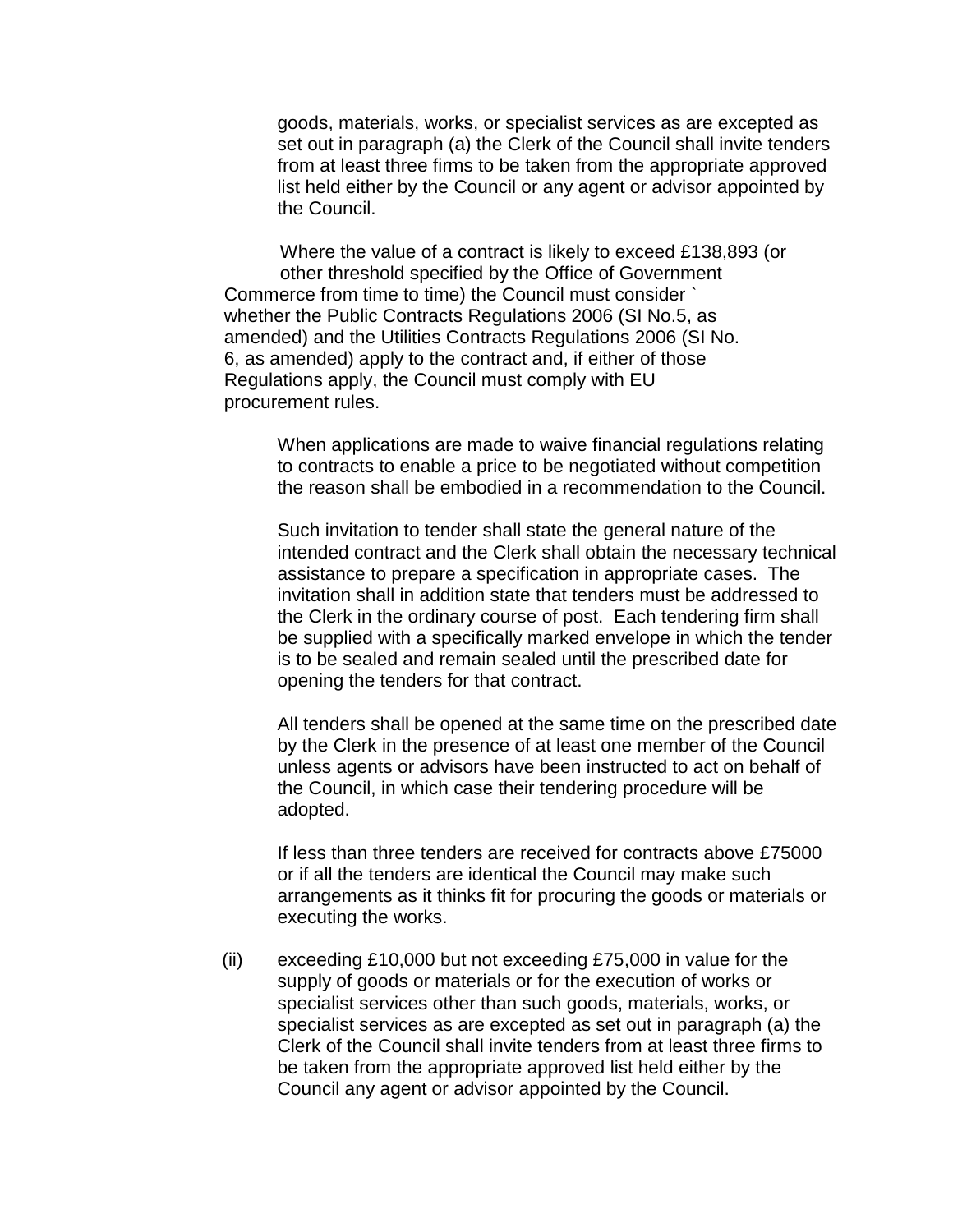- (iii) for expenditure more than  $£2,000$  but less than  $£10,000$  and within the approved budget, the Mayor or Deputy Mayor or chairman of relevant committee together with the Clerk of the Council shall have executive power, provided at least two quotes have been obtained.
- (iv) for expenditure up to  $£2,000$  and within the approved budget of the council the Clerk of the Council shall have executive power, but is to report as soon as practicable to the chairman of finance.
- (h) The council shall not be obliged to accept the lowest or any tender, quote or estimate.
- (i) Commercial confidentiality. In line with the Local Government Transparency Code 2014, contract details should not be considered commercially sensitive and will be published in accordance with the code

#### 12. **PAYMENTS UNDER CONTRACTS FOR BUILDING OR OTHER CONSTRUCTION WORKS**

- 12.1 Payments on account of the contract sum shall be made within the time specified in the contract by the RFO upon authorised certificates of the architect or other consultants engaged to supervise the contract subject to any percentage withholding as may be agreed in the particular contract.
- 12.2 Where contracts provide for payment by instalments the RFO shall maintain a record of all such payments. In any case where it is estimated that the total cost of work carried out under a contract, excluding fluctuation clauses or agreed variations, will exceed the contract sum by 5% or more a report shall be submitted to the Council or appropriate committee.
- 12.3 Any variation to a contract or addition to or omission from a contract must be approved by the Clerk of the Council in writing, the Council or appropriate committee being informed where the final cost is likely to exceed the financial provision.

## 13. **STORES AND EQUIPMENT**

- 13.1 The officer in charge of supplies and equipment provided by and the property of the council shall be responsible for the care and custody of such equipment.
- 13.2 Delivery notes must be obtained in respect of all goods received into store or otherwise delivered and goods must be checked as regards to order and quality at the time delivery is made.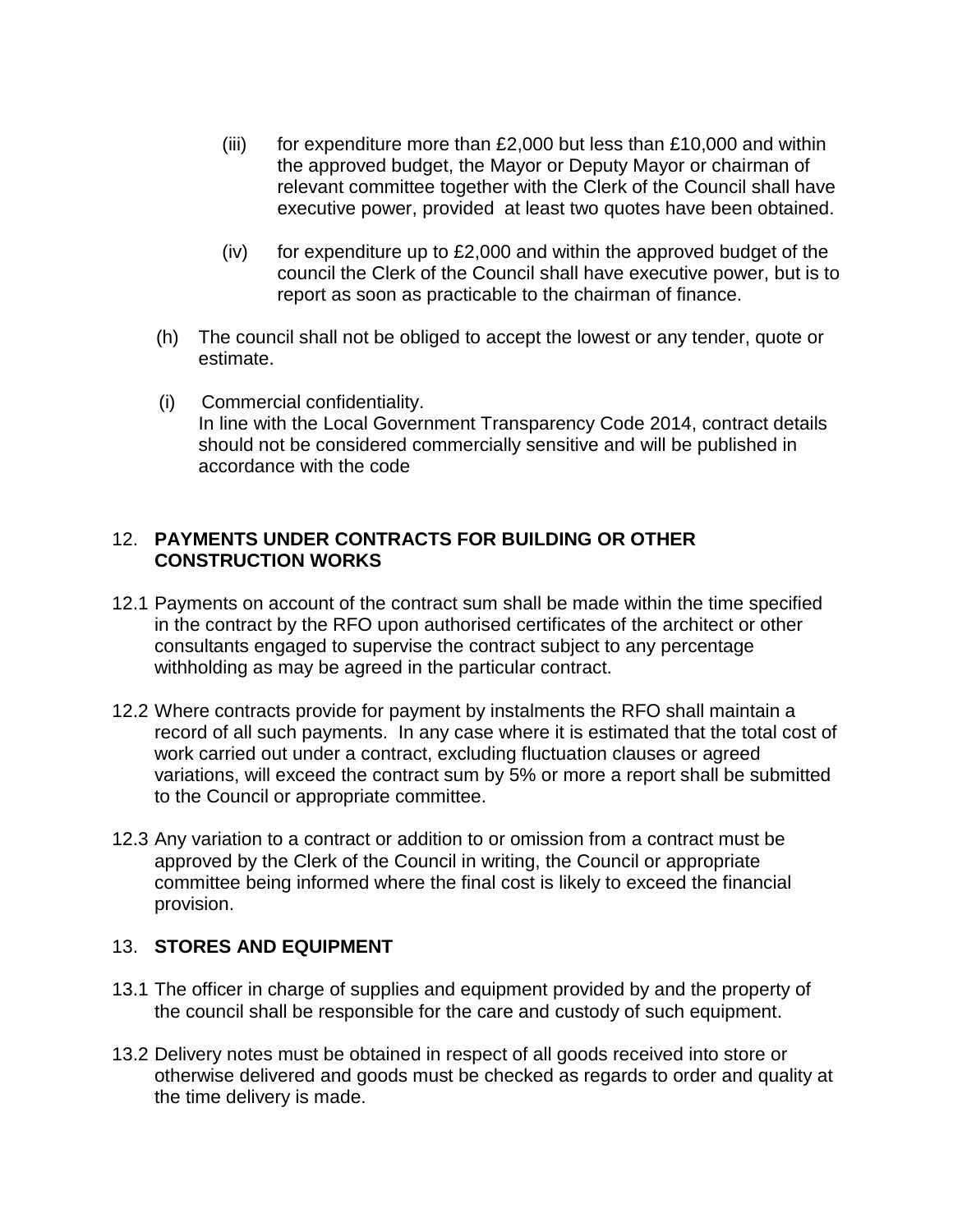- 13.3 Stocks shall generally be maintained at the minimum levels consistent with operational requirements.
- 13.4 The RFO shall be responsible for periodic checks of stocks and stores at least annually.

## 14. **PROPERTIES AND ESTATES**

- 14.1 The Clerk of the Council shall make appropriate arrangements for the custody of all title deeds of properties owned by the council. He/she shall also ensure a record is maintained of all properties owned by the council, recording the location, extent, plan, reference, purchase details, nature of the interest, tenancies granted, rents payable, and purpose for which held in accordance with the Accounts and Audit Regulations 2003 (and subsequent amendments) and proper guidance.
- 14.2 No property shall be sold, leased or otherwise disposed of without the authority of the Council, together with any other consents required by law, save where the estimated value of any one item does not exceed £1000.
- 14.3 The RFO shall ensure that an appropriate and accurate Register of Assets and Investments is kept up to date. The continued existence of tangible assets shown in the Register shall be verified at least annually.

## 15. **INSURANCE**

- 15.1 Following the annual risk assessment (per Financial Regulations 16) the RFO shall effect all insurances and negotiate all claims on the Council's insurers.
- 15.2 The RFO shall keep a record of all insurances effected by the council and the property and risks covered thereby and annually review it.
- 15.3 The RFO shall be notified of any loss liability or damage or of any event likely to lead to a claim, and shall report these to Council at the next available meeting.
- 15.4 All appropriate employees of the council shall be included in a suitable fidelity guarantee insurance which shall cover the maximum risk exposure as determined by the Council.

## 16. **COMPUTERISED ACCOUNTS**

16.1 Computerised accounts are backed up daily on site via a tape which is stored off site at night. Computerised accounts are also backed up off site by the Computer Service Centre, the Council's IT support service provider.

## 17. **CHARITIES**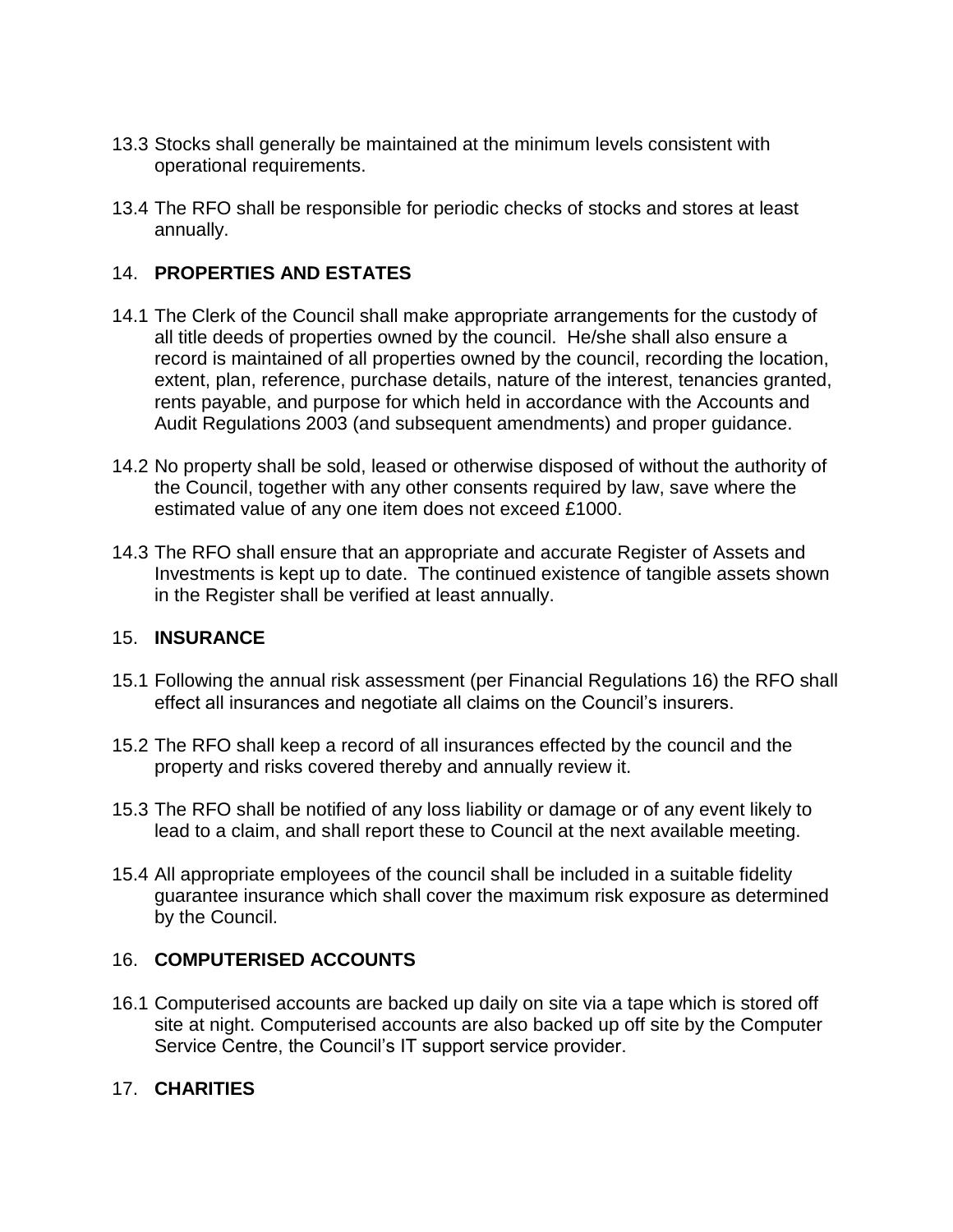17.1 Where the Council is sole trustee of a charitable body the Clerk shall ensure that separate accounts are kept of the funds held on charitable trusts and separate financial reports are made in such form as shall be appropriate, in accordance with Charity Law and legislation, or as determined by the Charity Commission. The Clerk shall arrange for any Audit or Independent Examination as may be required by Charity Law or any Governing Document.

## 18. **RISK MANAGEMENT**

- 18.1 The council is responsible for putting in place arrangements for the management of risk. The Clerk of the Council shall prepare, for approval by the council, risk management policy statements in respect of all activities of the council. Risk policy statements and consequential risk management arrangements shall be reviewed by the council at least annually.
- 18.2 When considering any new activity the Clerk shall prepare a draft Risk assessment including risk management proposals for consideration and adoption by the council.

## 19. **REVISION OF FINANCIAL REGULATIONS**

19.1 It shall be the duty of the council to review the Financial Regulations of the Council from time to time. The Clerk of the Council shall make arrangements to monitor changes in legislation or proper practices and shall advise the council of any requirements for a consequential amendment to these financial regulations.

#### 20. LARGE GRANTS

20.1 For any grants over £500, the Council must give greater scrutiny than for grants below this threshold. For Grants over £500 they must demonstrate and the Council must be satisfied that:

- 1) The funds will be used for the intended purpose.
- 2) The organisation is well run and financially secure.
- 3) The organisation has a clear and coherent business plan to deliver the project; and the benefit to the people of Dereham is commensurate with the level of grant;
- These are all judgements and for each one, the Council can ask for whatever evidence it deems necessary, in order to satisfy the above.